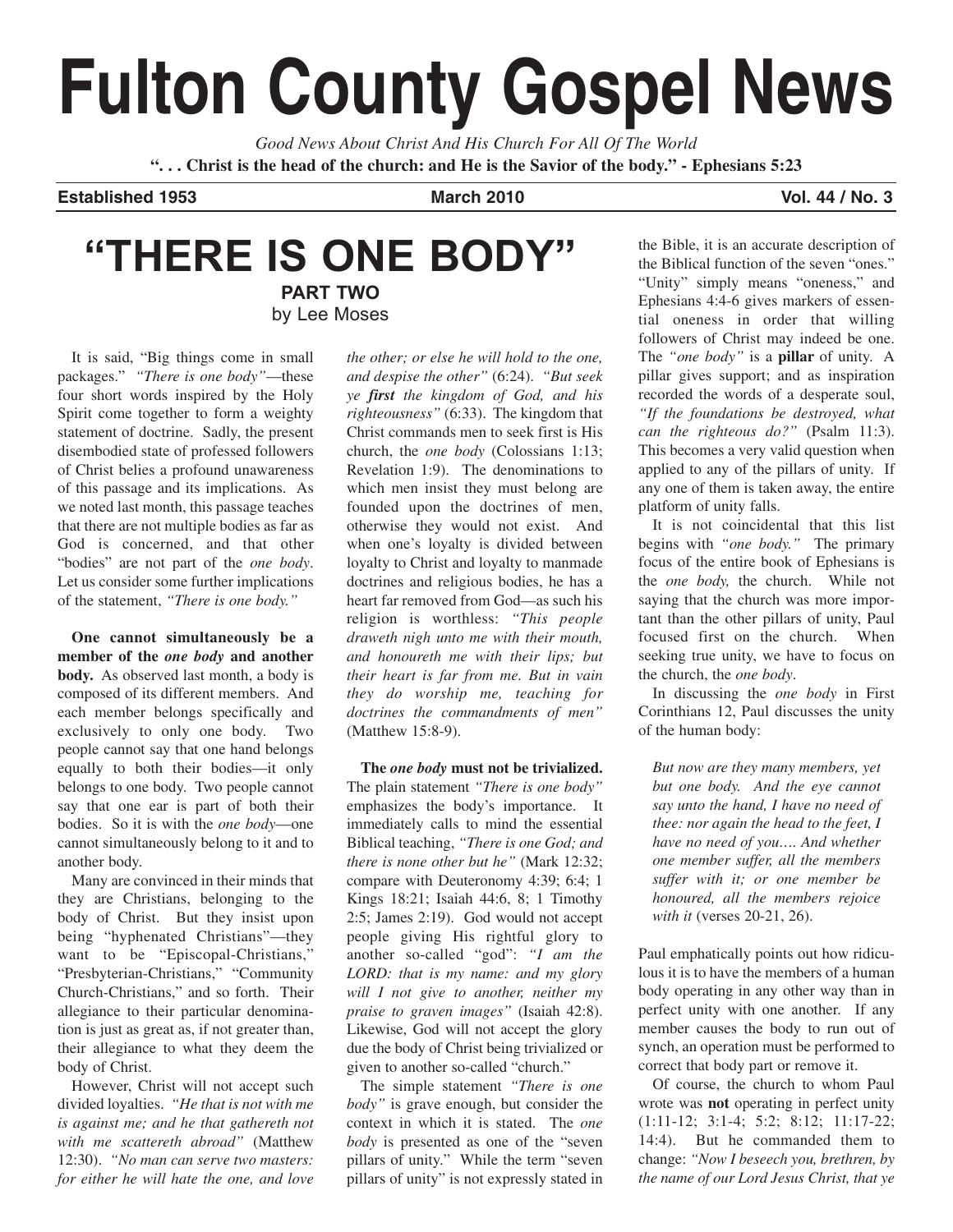#### **FULTON COUNTY GOSPEL NEWS** USPS Publication #211780

. . . is a Periodical publication issued monthly by the Church of Christ at Third and Bethel (P.O. Box 251), Mammoth Spring, AR 72554-0251. **POSTMASTER: Please mail all changes of address to the above address.**

**FCGN** is mailed free of charge to any who care to receive it. We will be happy to add any names to the regular mailing list. If you send in a name we must have a complete address, including number and street name, or R.R. or HCR number, plus box number, or a P.O. Box number and the **NINE DIGIT ZIP CODE**. This paper is supported by voluntary contributions for which we are grateful. Financial information will be furnished upon request. **Mail all address corrections or manuscripts to:**

#### **FULTON COUNTY GOSPEL NEWS** P.O. Box 251

Mammoth Spring, AR 72554

| Lee Moses $\dots \dots \dots \dots \dots$ . EDITOR |
|----------------------------------------------------|
|                                                    |
| E-Mail cocfcgn@centurytel.net                      |
| Website www.fultoncountygospelnews.org             |
|                                                    |
| $E$ -Mail $\ldots$ sales@halopages.net             |

#### *(continued from page one)*

*all speak the same thing, and that there be no divisions among you; but that ye be perfectly joined together in the same mind and in the same judgment"* (1:10).

Where multiple bodies exist, unity cannot; because they do not *"all speak the same thing."* Two people can only have unity where they are in agreement (Amos 3:3). To take away the Lord's focus upon the *one body*, the church, is to knock out an essential pillar of unity.

People trivialize the *one body* in various ways. Many trivialize it by saying, "You do not have to belong to any particular church to be saved." Such people will recommend belonging to a church, but they will give such unconstructive counsel as "Attend the church of your choice." Others say, "Preach Christ, not the church."

But consider what the other pillars of unity include: *"…one Spirit, even as ye are called in one hope of your calling; one Lord, one faith, one baptism, one God and Father of all, who is above all, and through all, and in you all"* (Eph. 4:4-6). What if people were to say similar things about the other pillars that they say about the *one body*?

What if one were to say, "It's not

important whether we worship any one particular god"? Or maybe, "It's not important whether we submit to any one particular lord." How about this for a slogan—"Worship the god of your choice." Should preachers be encouraged to "preach Christ, not God"? Such statements would clearly be false and blasphemous. But why do so many professed Christians fail to realize that they likewise speak falsely and blasphemously when they say there are multiple religious bodies acceptable to God? The *one body* is not only **a** body, it is **the** body. Furthermore, it is **Christ's** body (1 Corinthians 12:27; Ephesians 4:12). Christ died for that *one body* (Acts 20:28; Eph. 5:25).*"[Christ] is the Saviour of the body"* (Eph. 5:23).

Some apparently consider it a cardinal sin to assert that there is only one true church. However, when one asserts that there is but **one** church in which men and women can please the Lord, and decries all others, he is on the right path to giving the *one body* her proper honor.

**There are observable differences between the** *one body* **and other bodies.** A body is distinguishable from other bodies. I can readily discern my wife and children from another man's wife and children. While there are indeed numerous religious bodies in existence today, that the Holy Spirit would inspire *"There is one body"* as a timeless truth tells us we can know the difference between other bodies and the *one body.* As Jesus said, *"If ye continue in my word…ye shall know the truth, and the truth shall make you free"* (John 8:31- 32). By looking steadfastly to the New Testament, the word of Christ, one can know the differences between the *one body* and other religious bodies.

One can observe an obvious difference between the *one body* and other bodies by looking at their **names**. Scripture designates the *one body* by various names—*the church, the churches of Christ, the church of God, the kingdom of [God's] dear Son,* and other names as well. The *one body* will likewise refer to herself by these designations; and of these will probably be found more usually referring to herself as *the church of Christ*.1 Denominations often refer to themselves after the names of men, such

as Martin Luther or John the baptist; or after the names of their particular structures and practices, such as the Presbyterian or Episcopal systems.

The *one body* can be distinguished by her offering **worship** to God only by Scriptural acts; including prayer led by Christian males (Acts 12:5; 1 Timothy 2:8), congregational singing (Eph. 5:19), giving on the first day of the week (1 Corinthians 16:1-2), partaking of the Lord's Supper each first day of the week (Acts 20:7), and participating in Biblical reading, exposition, and exhortation (Acts 20:7). Other bodies may be found having prayer led by women; music that includes instrumental accompaniment, solos, or choirs; giving on various days of the week; the Lord's Supper being partaken of at irregular times; and drama being used in place of preaching.

The *one body* can be distinguished by her **mission and work**. The *one body* has the mission to *"Go…therefore, and teach all nations, baptizing them in the name of the Father, and of the Son, and of the Holy Ghost: Teaching them to observe all things whatsoever I have commanded you"* (Matthew 28:19-20). Accompanying this work is edification (Hebrews 3:13; 10:24-25) and benevolence (Galatians 6:10; James 1:27), but the church's principal mission and work is evangelism. Other bodies will be found busily engaged in raffles, plays, and festivals; occupied with social issues, but rarely interested in preaching the Gospel.

Another observable difference between the *one body* and denominations is its **government**. The *one body* may be described as governed by a constitutional monarchy—that is, being ruled by a sovereign king and governed by an established body of law. In the case of the *one body,* the sovereign king is Christ: *"[God] hath put all things under [Christ's] feet, and gave him to be the head over all things to the church, which is his body , the fulness of him that filleth all in all"* (Ephesians 1:22-23; compare with Acts 2:30-36). The established body of law is the New Testament and only the New Testament (John 12:48; 16:13; Eph. 4:4-5; James 1:25; Jude 3). Outside of their accountability to Christ and the New Testament, local congregations are autonomous, being governed in matters of expedience by Scripturally qualified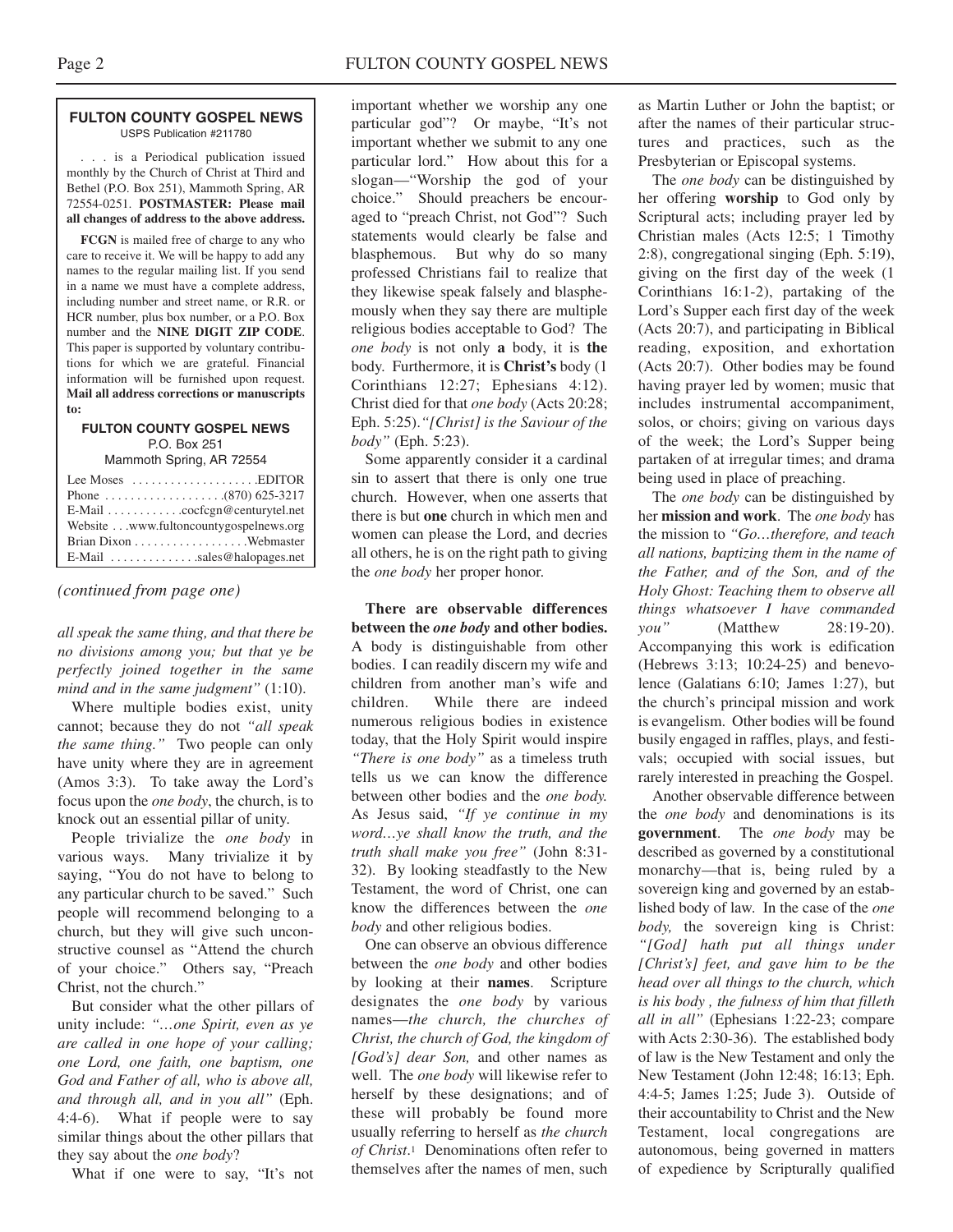elders (Acts 20:28; 1 Timothy 3:1-7; Titus 1:5-9). Deacons are Scripturally authorized assistants to help the elders (Philippians 1:1; 1 Timothy 3:8-10).

Other bodies are governed differently. The Roman Catholic Church may indeed be governed by a form of monarchy, but they have an unscriptural hierarchy in place, and the wrong man sitting on the throne. Also, their established body of law is the decrees of councils, writings of "church fathers," and papal bulls. Protestant denominations are likewise usually governed by various hierarchies, and their established body of law includes manmade creeds in addition to the New Testament. Many denominations add the Old Testament to their established body of law (against Romans 7:4-6; Galatians 3:23-25; Hebrews 7:11-12; et al.).

Many denominations implement a democratic form of government, whereby the majority rules. In a representative democracy, elected representatives are always held accountable to the preferences of their constituents. If voters do not like the decisions their representative has made, they can vote him out of office. If they do not feel like following him, they can follow someone else. This is not how the Lord designed His body to function. Members are to *"obey"* and *"submit to"* their elders (Hebrews 13:17). If their elders become disqualified or otherwise persist in sin, accusations are to be brought against them (1 Timothy 5:19- 20). But until that happens or they resign, elders are shepherds over their flock (Acts 20:28; 1 Peter 5:2).

Another observable difference between the *one body* and religious denominations is that the *one body* is thoroughly **undenominational**. Some churches profess to be "non-denominational," which merely means they are "open or acceptable to people of any denomination."2 But to be *undenominational* involves a complete rejection of the principles of denominationalism. The very statement *"There is one body"* tells us this is how we should be.

Yet we see a religious world full of the "hyphenated, divided allegiance Christians" discussed earlier. When someone says, "I am both a loyal member of my denomination and of the body of Christ," he betrays that his professed allegiance to the body of Christ is not to the body of Christ at all. Such a person's loyalty is to a loosely affiliated conglomeration of bodies that all profess faith in Christ. The *one body* is not a loosely affiliated conglomeration of bodies—as noted last month, God does not recognize multiple bodies, and other bodies cannot be part of the *one body.*

One will find denominations called by a plethora of names, worshipping differently, holding different standards of doctrine and practice, being organized differently, and missing the need for undenominational Christianity. Yet God assures us, *"There is one body"*—and if we will look, we can discern that body from the throng.

*"There is one body"*—this short phrase tells us quite a bit about the nature

and significance of that body. So much more could be said about the *one body,* for indeed the Bible says much more about it. Sadly, the denominational world has obviously failed to consider this weighty four-word statement for its worth; for grasping and complying with its meaning will force one to abandon all ties with denominationalism. May we ever love and cherish the church of our Lord—for *"there is one body."*

1 See "Why Persist in Calling the Church 'the Church of Christ'?" May 2007 *FCGN.* 2 *Oxford American College Dictionary*, s.v. "nondenominational."

# **WAS JOHN A BAPTIST?**

#### by Orbie Robbins (deceased, from *FCGN,* December 1962)

People who wear the name "Baptist" claim that John was a Baptist and all whom John baptized became Baptists. John baptized Christ and that made Christ a Baptist. Now does the Bible teach that John was a Baptist? The expression a Baptist is not found in the entire Bible. John was called the Baptist. *"In those days came John the Baptist, preaching in the wilderness of Judea"* (Matthew 3:1)

Baptist is a title, and denotes or shows what John did. He introduced baptism and baptized people (Jews only). If all John baptized became Baptists because he was called the Baptist, then according to the same reasoning and logic all that Paul baptized became Apostles because he was called Paul the Apostle. All whom Luke baptized became physicians for he was called Luke the physician, and all whom Philip baptized became evangelists for he was called Philip the Evangelist. To illustrate: the blacksmith whose name is John would be called John the Blacksmith. So according to the position mentioned, every horse shod by him would become a Blacksmith. If not, why not?

The following scriptural reasons will show why John could not have been a Baptist.

- 1. Baptists teach that one cannot fall from grace. John taught that people could fall and be lost. (Matthew 3:8-12).
- 2. Baptists teach that baptism is not for remission of sin, but rather because of remission of sins. John taught baptism was for remission of sins. *"John did baptize in the wilderness, and preach the baptism of repentance for the remission of sins*" (Mark 1:4).
- 3. John baptized Jews who confessed their sins, "*Then went out unto him Jerusalem, and all Judea and all the region round about Jordon, and were baptized of him in Jordon, confessing their sins"* (Matthew 3:5-6). Baptist preachers have people to confess their feelings, the church votes and if the vote is unanimous the candidate is then baptized.
- 4. John did not baptize anyone except Jews. Matthew 3:7 Baptist preachers will baptize every Gentile that will